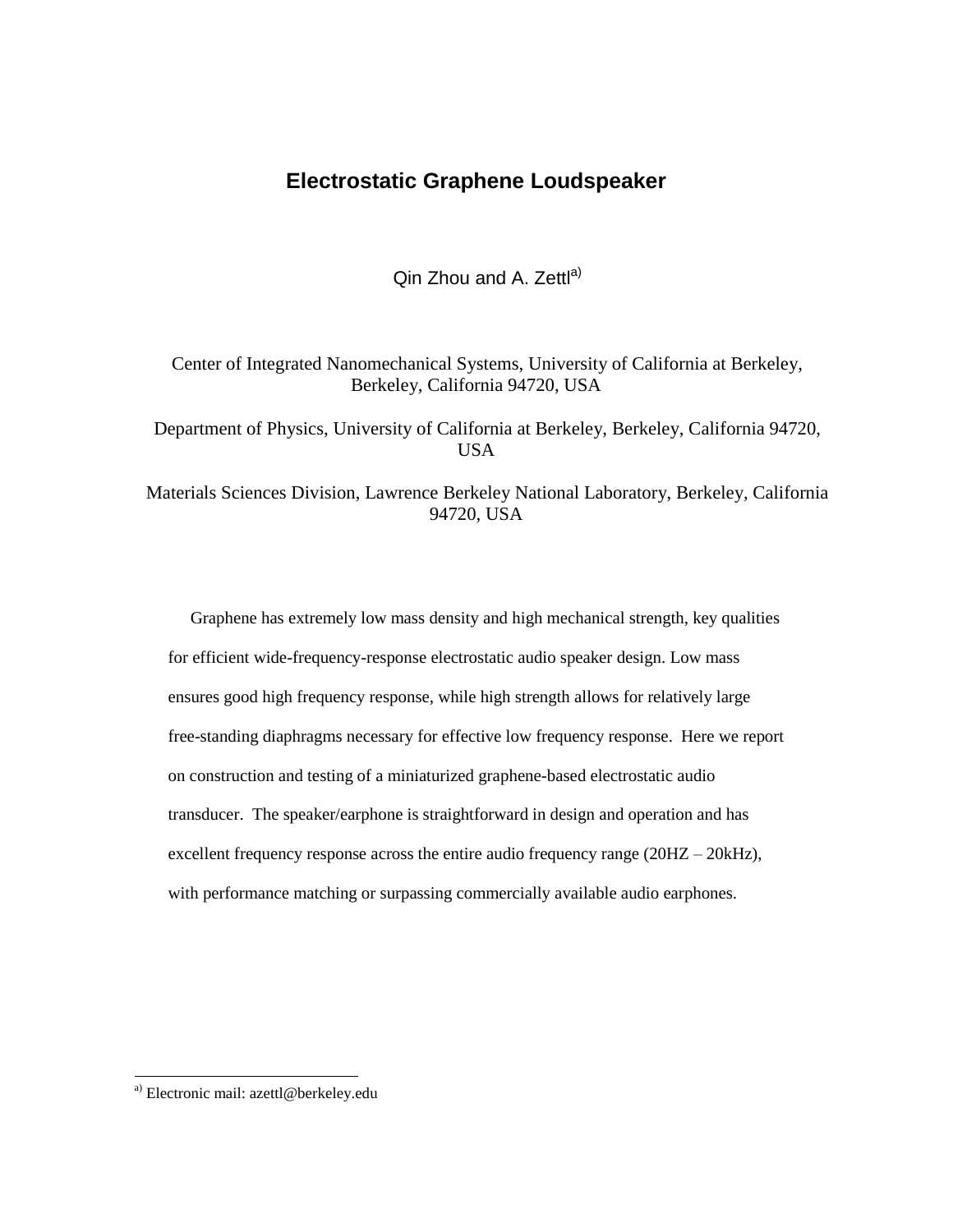Efficient audio sound transduction has a history dating back millions of years<sup>[1](#page-14-0)</sup>. Primitive insect singers generate loud and pure-tone sound with high efficiency by exciting resonators inside their bod[y](#page-14-1)<sup>2</sup>. Male crickets ge[n](#page-14-2)erate chirping sounds via stridulation<sup>3</sup>, where the scraper edge of one wing is rubbed against the ribbed edge of the other wing. Advantageous structural properties of the wings (relatively large, low-mass flexural membranes) allow extremely efficient muscle-to-sound energy transduction. In a human context, unnatural (i.e. non-voice) sound production has been explored for millennia, with classic examples being drumheads and whistles for long-range communica[t](#page-14-3)ions and entertainment<sup>4</sup>. In modern society, efficient small-scale audio transduction is ever more important for discrete audio earphones and microphones in portable or wireless electronic communication devices.

For human audibility, an ideal speaker or earphone should generate a constant sound pressure level (SPL) from 20 Hz to 20  $kHz^{5,6}$  $kHz^{5,6}$  $kHz^{5,6}$  $kHz^{5,6}$ , i.e. it should have a flat frequency response. Most speakers available today reproduce sound via a mechanical diaphragm, which is displaced oscillatorily during operation. The diaphragm, with inherent mass, restoring force (i.e. spring constant), and damping, essentially constitutes a simple harmonic oscillator. Unlike most insect or musical instrument resonators which exhibit lightly-damped sharp frequency response, a wide-band audio speaker typically requires significant damping to broaden the response. Unfortunately, "damping engineering" quickly becomes complex and expensive, with inevitable power inefficiencies.

An alternative approach to response spectrum broadening is to reduce both the mass and spring constant of the diaphragm so that inherent air damping dominates and flattens the response peaks. Moreover, with ambient air serving as the dominant damping mechanism, most input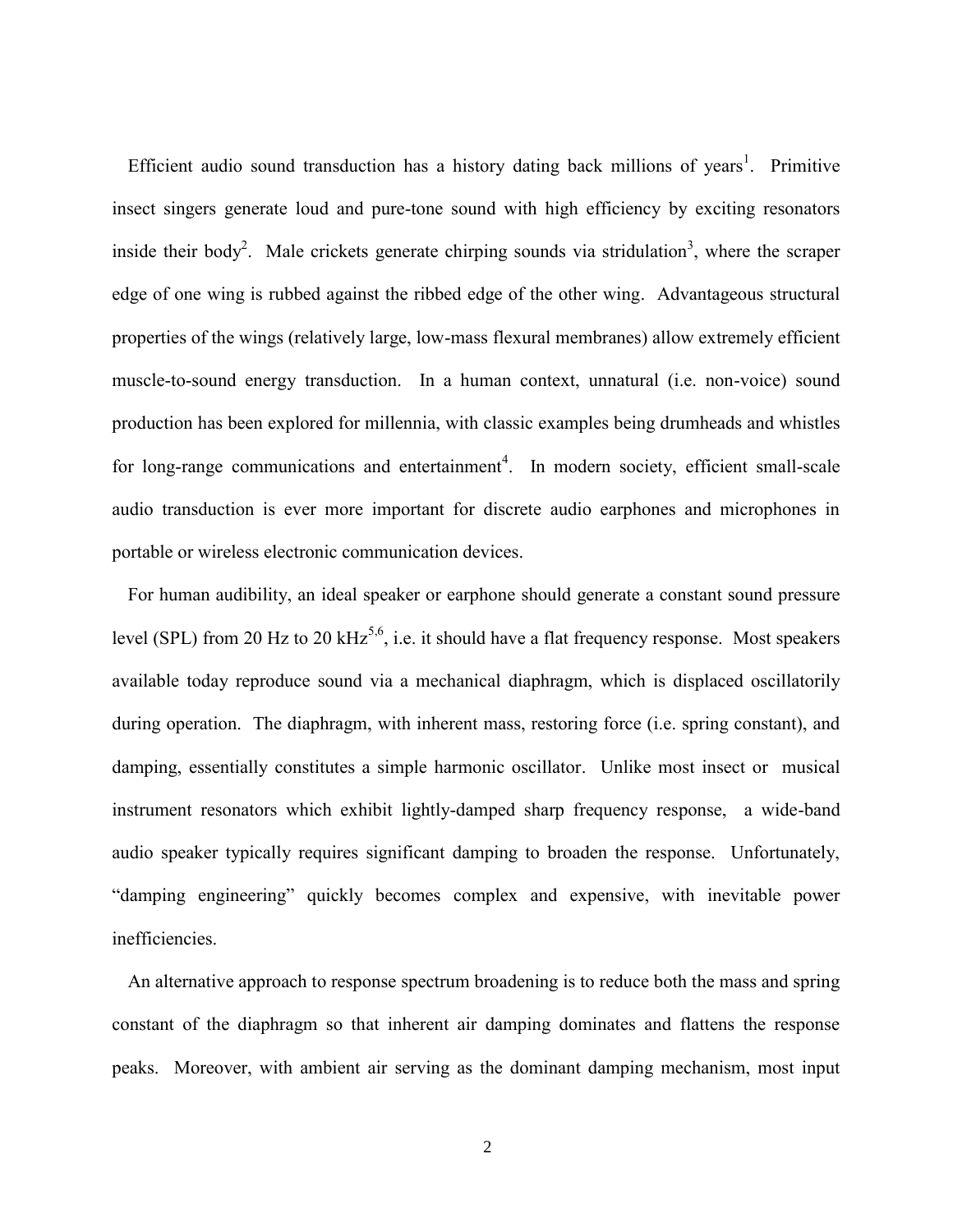energy is converted to a sound wave, which makes such speakers highly power efficient. For these reasons (more detailed analysis is provided in the Supporting Information), the ideal audio transduction diaphragm should have small mass and a soft spring constant, and be non-perforated to efficiently displace the surrounding air. Electrostatically-driven thin- membrane loud[s](#page-14-6)peakers<sup>7</sup> employing an electrically conducting, low-mass diaphragm with significant air damping [h](#page-14-7)ave been under development since the 1920's (the first were made of pig intestine covered with gold-leaf), but miniaturized electrostatic earphones are still rare. One key reason is that the per-area air damping coefficient significantly decreases when the size of the diaphragm falls below the sound wavelength<sup>[8](#page-14-7)</sup>. Hence, for small speakers a thinner and lower mass density diaphragm is required to continue the dominance of air damping. Such a diaphragm is difficult to realize. If conventional materials such as metalized mylar are made too thin, they invariably fatigue and break.

Graphene is an ideal building material for small, efficient, high-quality broad-band audio speakers because it satisfies all the above criteria. It is electrically conducting, has extremely small mass density<sup>[9](#page-14-8)</sup>, and can be configured to have very small effective spring constant. The effective spring constant of a thin circular membrane is $^{10}$  $^{10}$  $^{10}$ 

$$
k_{\text{eff}} = 4\pi\sigma t \tag{1}
$$

where  $\sigma$  is the stress and *t* is the thickness of the membrane. It is convenient to use per-area values for modeling the diaphragm vibration (see Su Information) since for a given membrane the mass per unit area is constant. The equivalent per area spring constant is therefore

$$
k = \frac{k_{\text{eff}}}{Area} = \frac{4\sigma t}{R^2}
$$
 (2)

where  $R$  is the radius of the circular membrane. We note that the spring constant  $k$  scales proportionally with the thickness of the membrane and inversely with the  $2<sup>nd</sup>$  power of the radius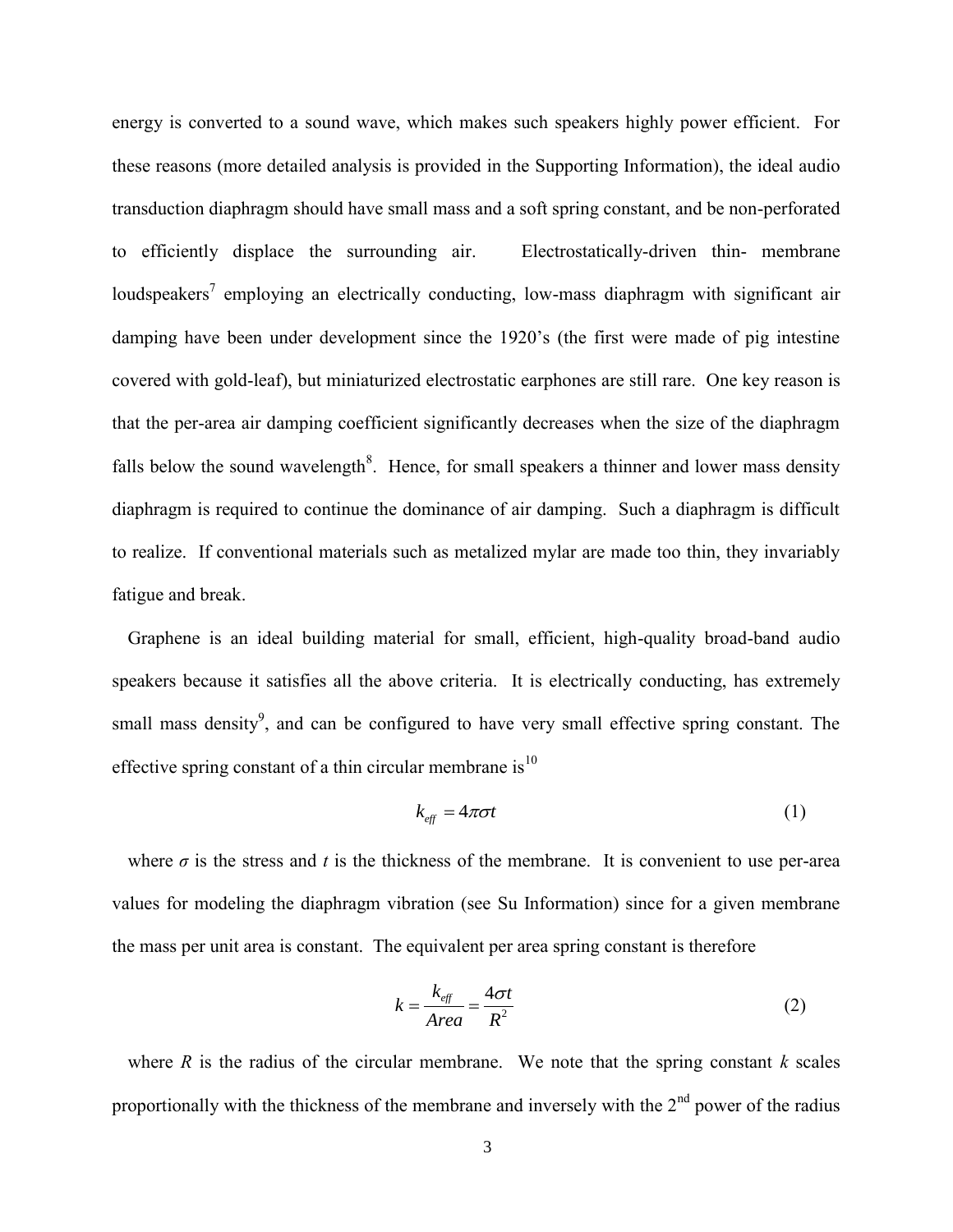of the membrane. The exceptional mechanical strength of graphene<sup>[11](#page-14-10)</sup> makes it possible to construct large and thin suspended diaphragms, which effectively reduces *k*.

Graphene was previously used to construct a thermoacoustic loudspeaker<sup>[12-14](#page-14-11)</sup>. In the thermoacoustic configuration graphene serves as a stationary heater to alternately heat the surrounding air thereby producing , via thermal expansion, a time-dependent pressure variation, i.e. sound wave. The method is especially effective in the ultrasonic region because of graphene's small heat capacity (for this reason, carbon nanotube films can also be utilized<sup>[15-17](#page-14-12)</sup>). However, for thermoacoustic speakers operating at audio frequencies, most input energy is dissipated by heat conduction through the air and does not generate sound<sup>[12](#page-14-11)</sup>. For example, the power efficiency for a graphene thermoacoustic speaker is exceedingly small, decreasing from  $\sim$ 10<sup>-6</sup> at 20 kHz to  $\sim$ 10<sup>-8</sup> at 3 kHz<sup>[12](#page-14-11)[,13](#page-14-13)</sup>. The thermoacoustic approach also suffers from sound distortion because the heating power is proportional to the square of the input signal and the transduction is therefore intrinsically non-linear<sup>[15](#page-14-12)</sup>.

We here describe an electrostatically driven, high-efficiency, mechanically vibrating graphenediaphragm based audio speaker. Even without optimization, the speaker is able to produce excellent frequency response across the whole audible region (20 Hz~20 KHz), comparable or superior to performance of conventional-design commercial counterparts.

Figure 1 shows schematically the electrostatically driven graphene speaker (EDGS). A multilayer graphene membrane is suspended midway between two actuating perforated electrodes. The graphene is DC biased at  $V_{\text{DC}}$ . With no input signal, the electrostatic forces from the upper and lower electrodes balance. When the two driving electrodes are driven with

opposite polarity at 
$$
V_{\text{in}}
$$
, the total electrostatic force applied on graphene is (per unit area)  
\n
$$
F = F_1 - F_2 = \frac{\varepsilon}{2d^2} (V_{DC} + V_{in})^2 - \frac{\varepsilon}{2d^2} (V_{DC} - V_{in})^2 = \frac{\varepsilon V_{DC}}{d^2} V_{in}
$$
\n(3)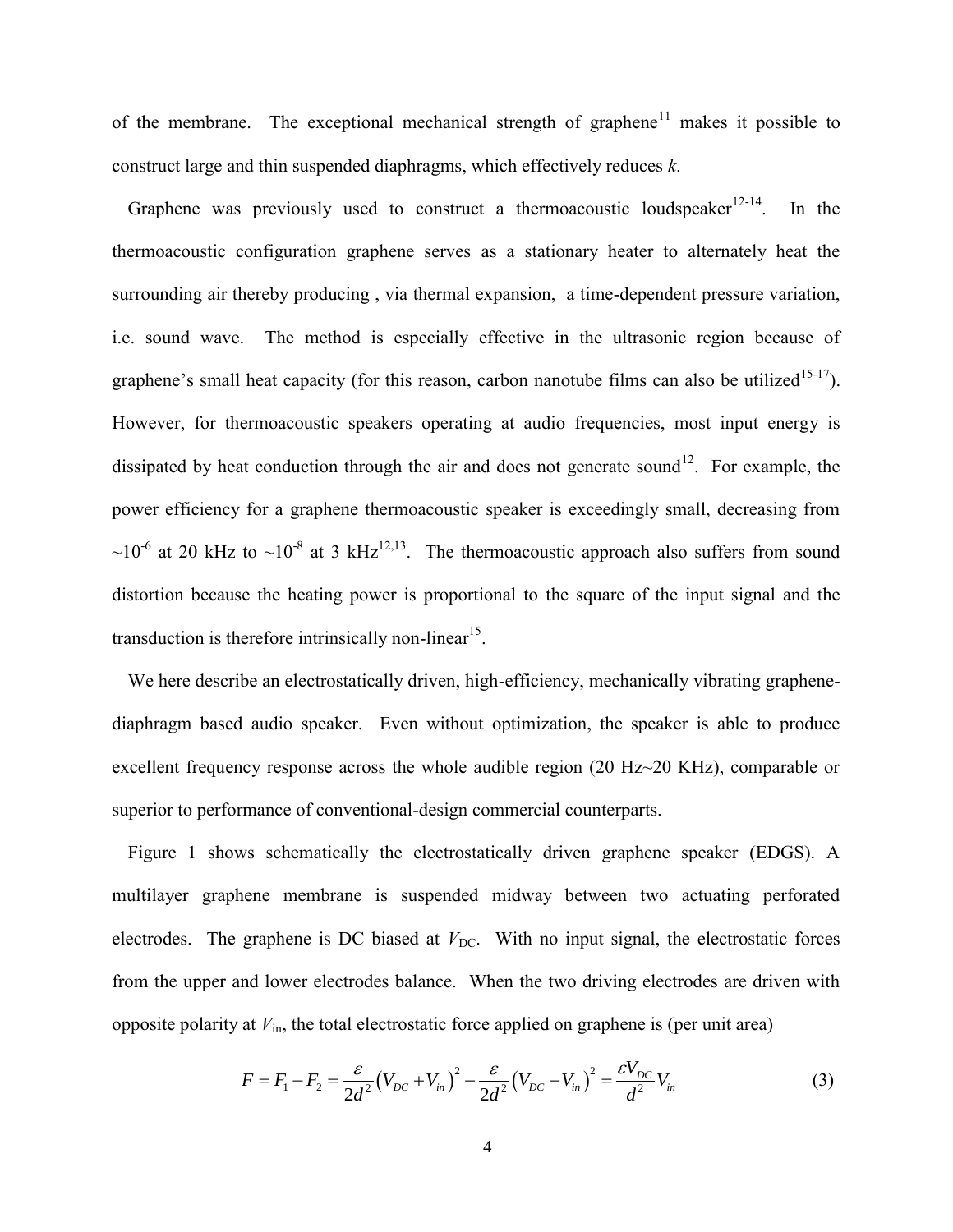where  $F_1$  and  $F_2$  are force magnitudes due to the respective electrodes,  $\varepsilon$  is the electric permittivity of air, and *d* is the nominal distance between graphene and electrodes. Eq. (3) shows that the actuating force is linearly proportional to the input signal, a key advantage for low sound distortion. A protective  $SiO<sub>2</sub>$  layer is deposited on the electrodes to prevent the graphene from accidentally shorting to the electrodes at very large drive amplitude.



Figure 1. Schematics of the graphene-based EDGS speaker. A graphene diaphragm, biased by a DC source, is suspended midway between two perforated electrodes driven at opposite polarity. The varying electrostatic force drives the graphene diaphragm which in turn disturbs air and emits sound through the electrodes. The light mass and low spring constant of the graphene diaphragm, together with strong air damping, allow for high-fidelity broad-band frequency response. Such a speaker also has extremely high power efficiency.

To fabricate the EDGS structure the graphene is first attached to a suspension frame (Figure 2a), which is then sandwiched between separately fabricated electrodes (Figure 2b). Multilayer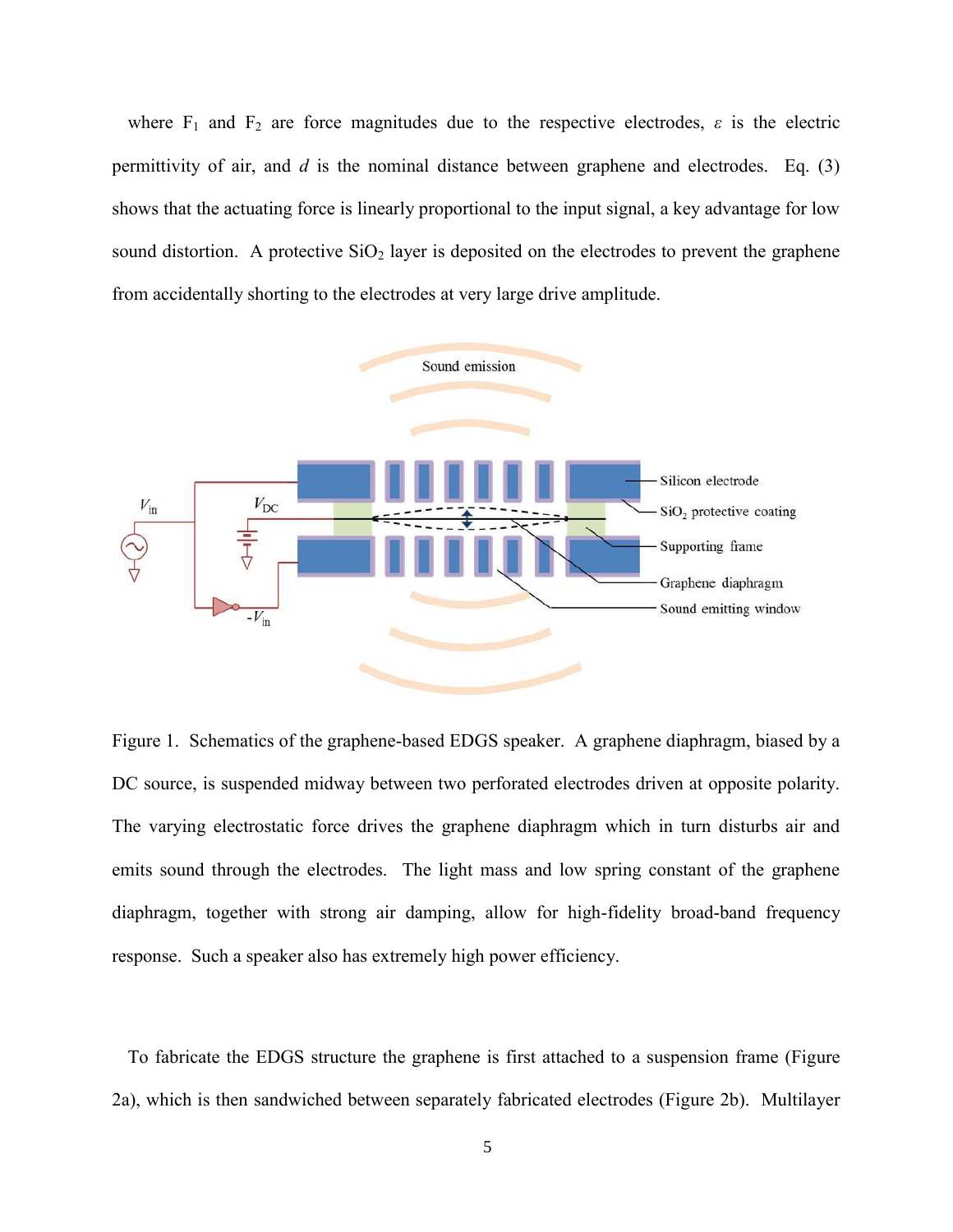graphene is synthesized on 25-um-thick nickel foil in a CVD furnace at 1000  $^{\circ}C^{18-20}$  $^{\circ}C^{18-20}$  $^{\circ}C^{18-20}$ . The foil is first annealed at 1000 ºC for 1 hour with 50 sccm hydrogen flow at 200 mTorr, after which the hydrogen flow is increased to 100 sccm and methane is introduced at 5 sccm to start the growth process. The growth pressure is 2 Torr. After 20 minutes, the furnace is turned off and the nickel foil is quickly removed from the hot zone to allow the formation of graphene layers. After the growth, a self-adhesive circular frame (Avery® ETD-909, 60 µm thick) with 7 mm diameter opening is attached on the nickel foil. The foil is then etched away with  $0.1$  g/ml FeCl<sub>3</sub> solution, so that the graphene membrane is only attached to and supported by the circular frame. The frame is first transferred to fresh DI water bath several times to clean the etchant residue, and then immersed in acetone. We find that the multilayer graphene diaphragm is strong enough to be directly dried in air by pulling the frame out from acetone.



Figure 2. Images of (a) 7mm diameter graphene diaphragm suspended across annular support frame, (b) actuating electrodes, and (c) assembled speaker.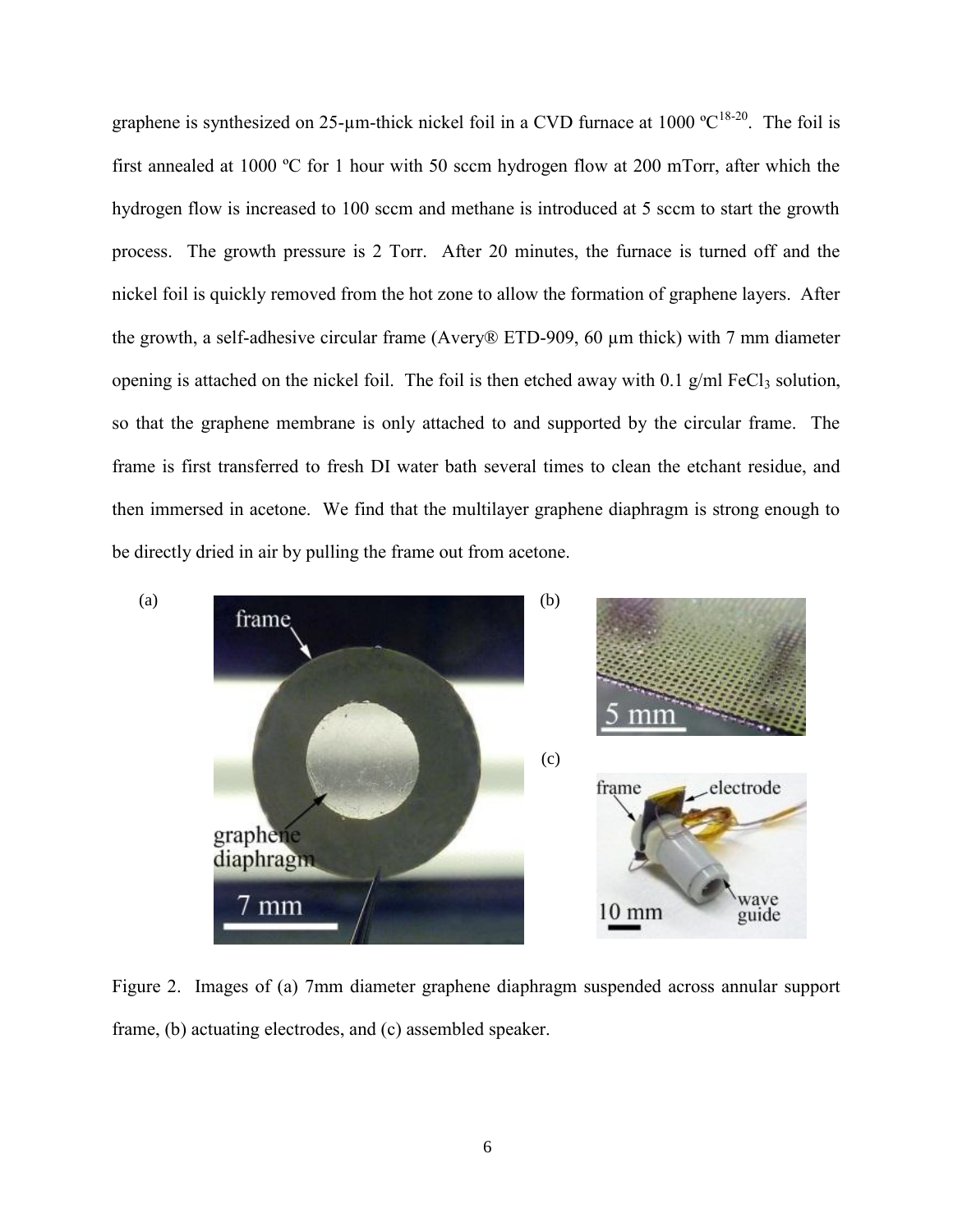The thickness of the free-standing graphene diaphragm is determined by light transmission measurement to be  $\sim$ 30 nm (22% $\sim$ 25% transmission). The electrical contact to the graphene diaphragm is made by attaching a 20-µm-diameter gold wire to the portion of graphene lying on the supporting frame. Another circular frame is attached to the original frame from the opposite side (so that the graphene diaphragm is sandwiched between them) to fix the gold wire. The frames also serve as spacers between graphene and the electrodes in the speaker assembly. The gap distance can be increased by stacking multiple (empty) frames on each other. For the results presented here we use two frames on each side of the graphene, which gives a gap distance  $d =$  $120 \mu m$ .

The electrodes are constructed from silicon (525 µm thick, resistivity 10 Ohm·cm, test grade). A photolithography and deep-reactive-ion-etching step are used to construct through-wafer square holes of  $250 \mu m$  wide as sound emitting windows. A 500 nm protective wet thermal oxide layer is then grown on the wafer at 1050 ºC (Figure 2b). The wafer is then diced as electrodes. Dicing the wafer also exposes the silicon so that electric connections are made by attaching conductive wires to the edges of the electrodes with silver paste.

For prototype demonstration, two electrodes and one graphene diaphragm are simply sandwiched together and held by a spring clip. In another implementation, a 7 mm innerdiameter pipe, serving as a wave guide, is perpendicularly attached to the surface of the electrodes to facilitate sound coupling between the speaker and a listener's ear (Figure 2c). This improves far-field efficiency for a small speaker operating at wavelength larger than the diaphragm size.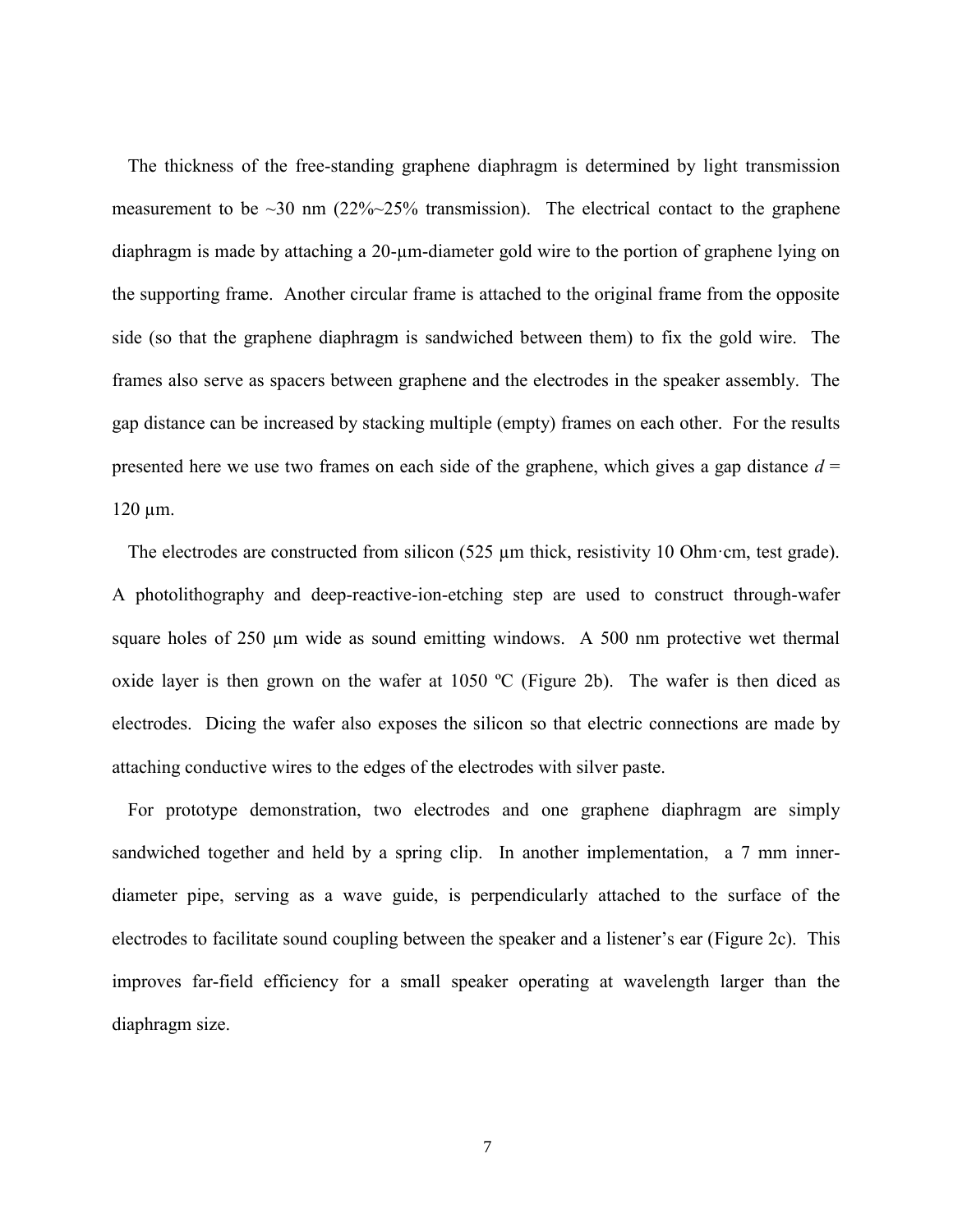We now describe performance tests for the EDGS speaker.  $V_{\text{DC}}=100$  V is used to bias the device, and the input sound signal is introduced from a signal generator or from a commercial laptop or digital music player. The maximum amplitude of the input signal  $V_{in}$  used in the test is 10V. The operation current is usually a few nano-amps, indicating very low power consumption  $\ll$ 1  $\mu$ W) and high power efficiency. In fact, the power efficiency of an electrostatic speaker can be exceedingly high (close to 1) because the power dissipation path is almost pure air damping<sup>[7](#page-14-6)</sup>, which converts the mechanical vibration of diaphragm to sound. Magnetic coil type earphones (the type used today for virtually all earphone applications) typically have efficiencies  $< 0.1$ .

The sound generated by the graphene speaker is easily audible by the human ear. The fidelity is qualitatively excellent when listening to music. To quantitatively characterize the speaker, the frequency response curve is measured from 20 Hz to 20 kHz and compared to a commercial earphone of similar size (Sennheiser<sup>®</sup> MX-400). The sound card in a laptop computer (SoundMAX<sup>®</sup> Integrated Digital HD Audio) is used to generate equal-amplitude sine waves, and a commercial condenser microphone  $(SONY^{\otimes}{}{}'CD-SX700)$  is used to measure the sound pressure level (SPL) at different frequencies. The software is Room EQ Wizard.

Figure 3 shows the sound pressure level over the relevant audio frequency range for the EDGS speaker (Figure 3a), the Sennheiser<sup>®</sup> MX-400 (Figure 3b), and a miniature thermoacoustic speaker (Figure 3c, adapted from Ref. 13). The graphene speaker, with almost no specialized acoustic design, performs comparably to a high quality commercial headset. Moreover, the highfrequency performance of the EDGS (Figure 3a) is markedly better than that for the MX-400 thanks to the extremely low-mass diaphragm. In the low frequency region, the EDGS and MX-400 response curves both bend downward, largely due to limited capability of the sensing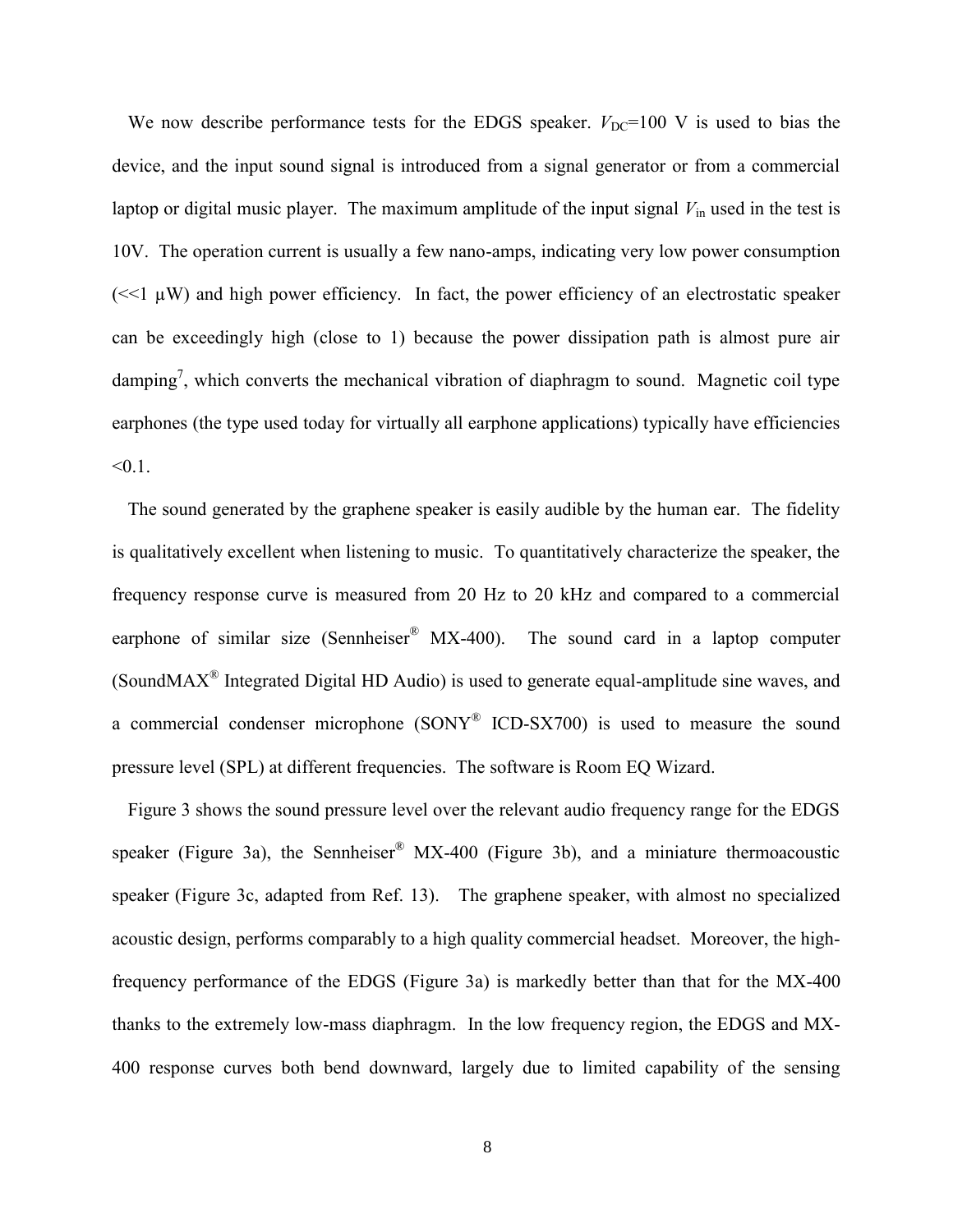microphone and restricted coupling between the speaker and microphone. Even so, the lowfrequency performance of the EDGS speaker is markedly superior to that predicted for a thermoacoustic speaker (dashed line, Figure 3c)). At very high frequencies (>10kHz), the thermoacoustic speaker maintains its excellent high frequency response, but, as mentioned above, the power efficiency is at least six orders of magnitude lower than that for the EDGS, which makes it impractical for most portable applications.



Figure 3. Frequency response of various miniature audio speakers. a) Graphene diaphragm EDGS speaker (this work); b) Commercially available Sennheiser<sup>®</sup> MX-400 magnetic coil speaker; c) Thermoacoustic speaker. The points in panel c) are experimental data from ref. 13,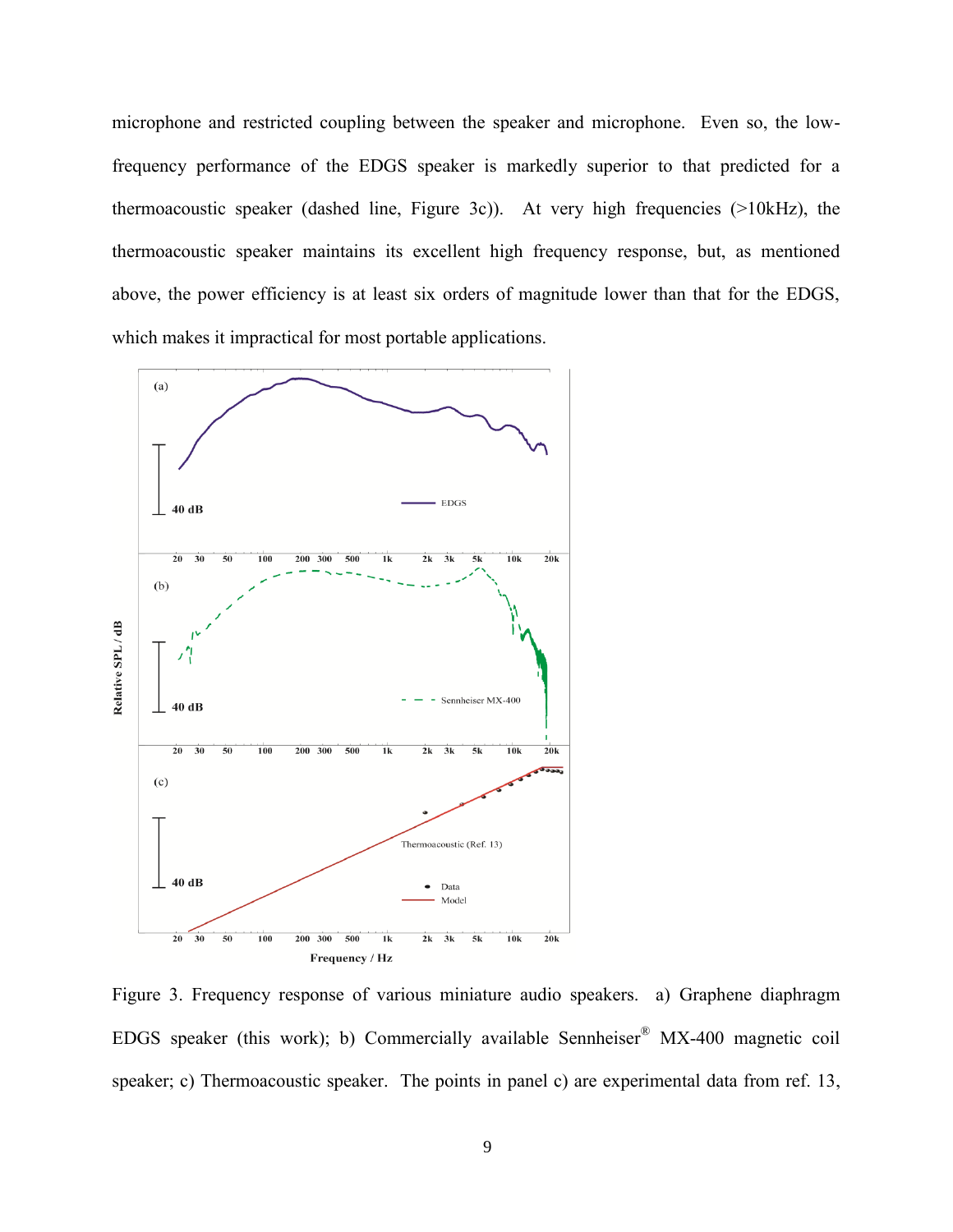while the solid red line is the theoretically predicted behavior for an ideal thermoacoustic speaker. The EDGS speaker performs noticeably better than the commercial voice-coil speaker at high frequencies, both in terms of maintaining high response and avoiding sharp resonances (the slow oscillations in the EDGES curve are due to sound wave interference in the space between the speaker and microphone and they depend on the relative position of the speaker and microphone, but the main trend is consistent). In the low frequency region, both EDGES and the MX-400 perform well, while the thermoacoustic response falls precipitously already below 15kHz. The decrease in the response curves in a) and b) at very low frequency are largely due to limited capability of the microphone and the inefficient coupling between the speaker and microphone.

The speaker-to-microphone performance test has limited accuracy, because the measured response curve is for the whole system - from the sound card to amplifier, to speaker, to microphone, and finally back to sound card. Every transduction introduces some distortion in the measurement. For example, the response is sensitive to the relative position between the speaker and the microphone. Since the focus of this letter is not the detailed acoustic design of a complete sound system but rather the capability of the EDGS graphene diaphragm, we employ laser Doppler velocimetry (LDV) to directly measure the mechanical response limits of the diaphragm. The measured frequency response is illustrated in Figure 4. Within experimental error the LDV frequency response curve for the EEGS diaphragm is relatively flat from 20Hz to 20kHz, which is the desired response of an ideal speaker diaphragm.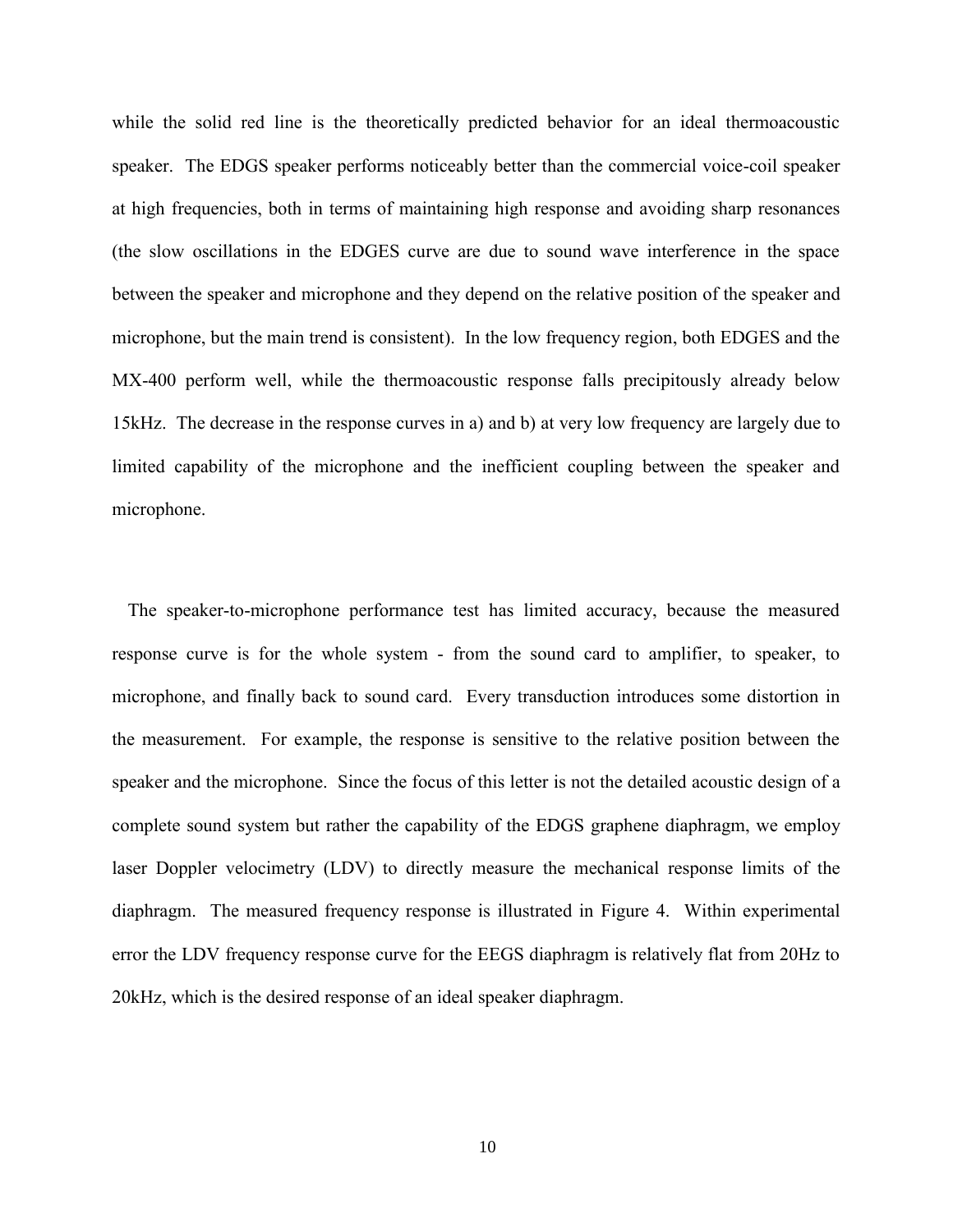

Figure 4: Vibration velocity of graphene diaphragm in EDGS v.s. frequency, measured by Laser Doppler Velocimetry (LDV). Such a measurment is useful because it eliminates extrinsic effects (e.g. acoustic structural design, sound card, microphone response), and represents the "pure" response of the graphene diaphragm itself. Within the error limit of the LDV setup, the response curve appears to be quite flat, indicating that graphene serves as an ideal key component for loudspeakers.

In summary we have demonstrated a robust speaker built from multi-layered graphene diaphragm. The diaphragm is driven electrostatically and reproduces sound with high fidelity. The CVD grown graphene on nickel foil is straightforward and the technique can be easily scaled to construct larger speakers by arraying the graphene diaphragm. The configuration described in this letter could also serve as a microphone. The microphone should also have outstanding response characteristics due to the graphene's ultra-low mass and the excellent coupling to ambient air.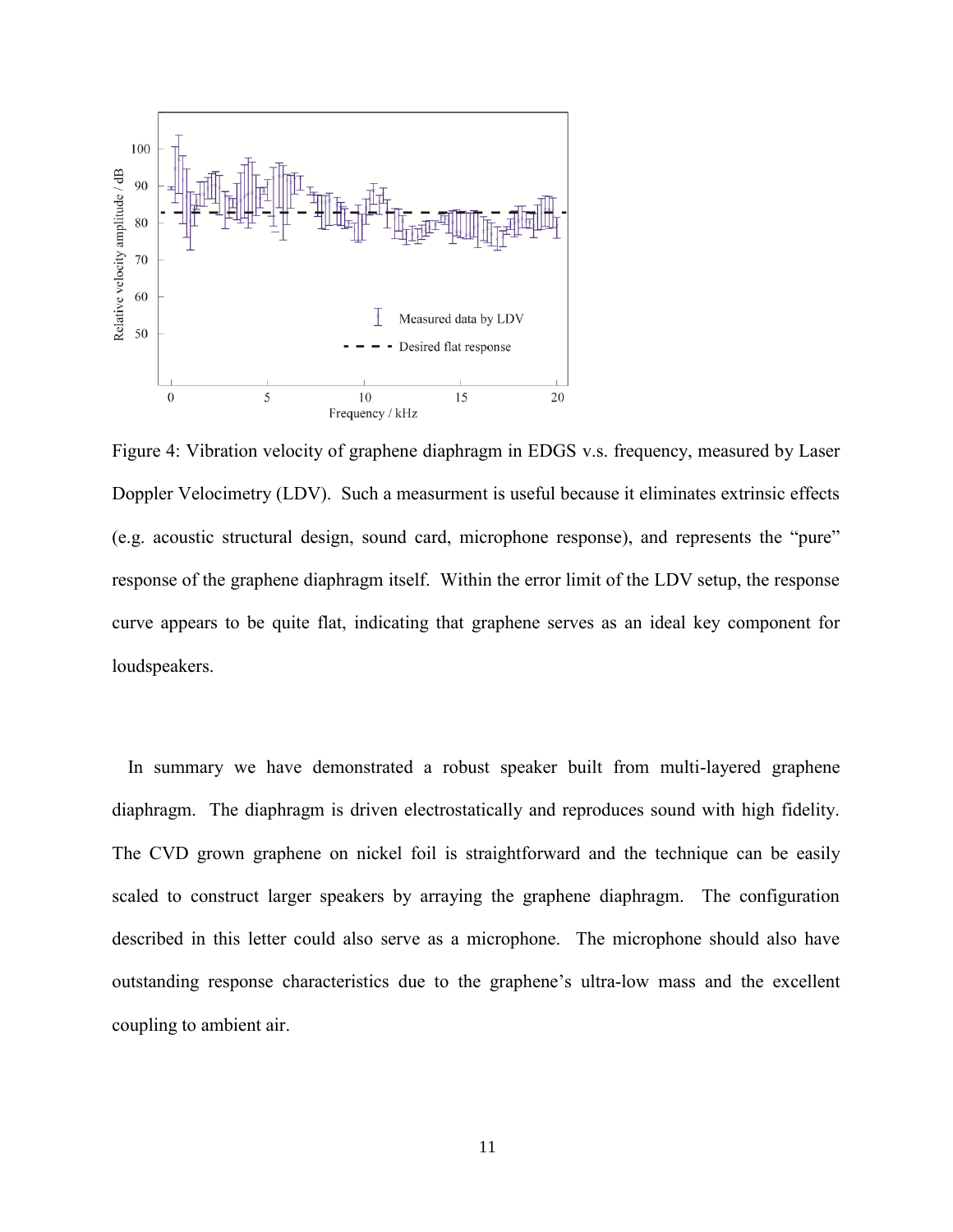This work was supported in part by the Director, Office of Energy Research, Office of Basic Energy Sciences, Materials Sciences and Engineering Division, of the U.S. Department of Energy under Contract No. DE-AC02-05CH11231, which provided for graphene growth and characterization; by the Office of Naval Research under grant No. N00014-09-1066, which provided for graphene transfer and electrode manufacture, and by the National Science Foundation under Grant No. EEC-083819, which provided for design, construction, and testing of the device. The authors thank Yung-Kan Chen and Prof. David Bogy for assistance with LDV measurements.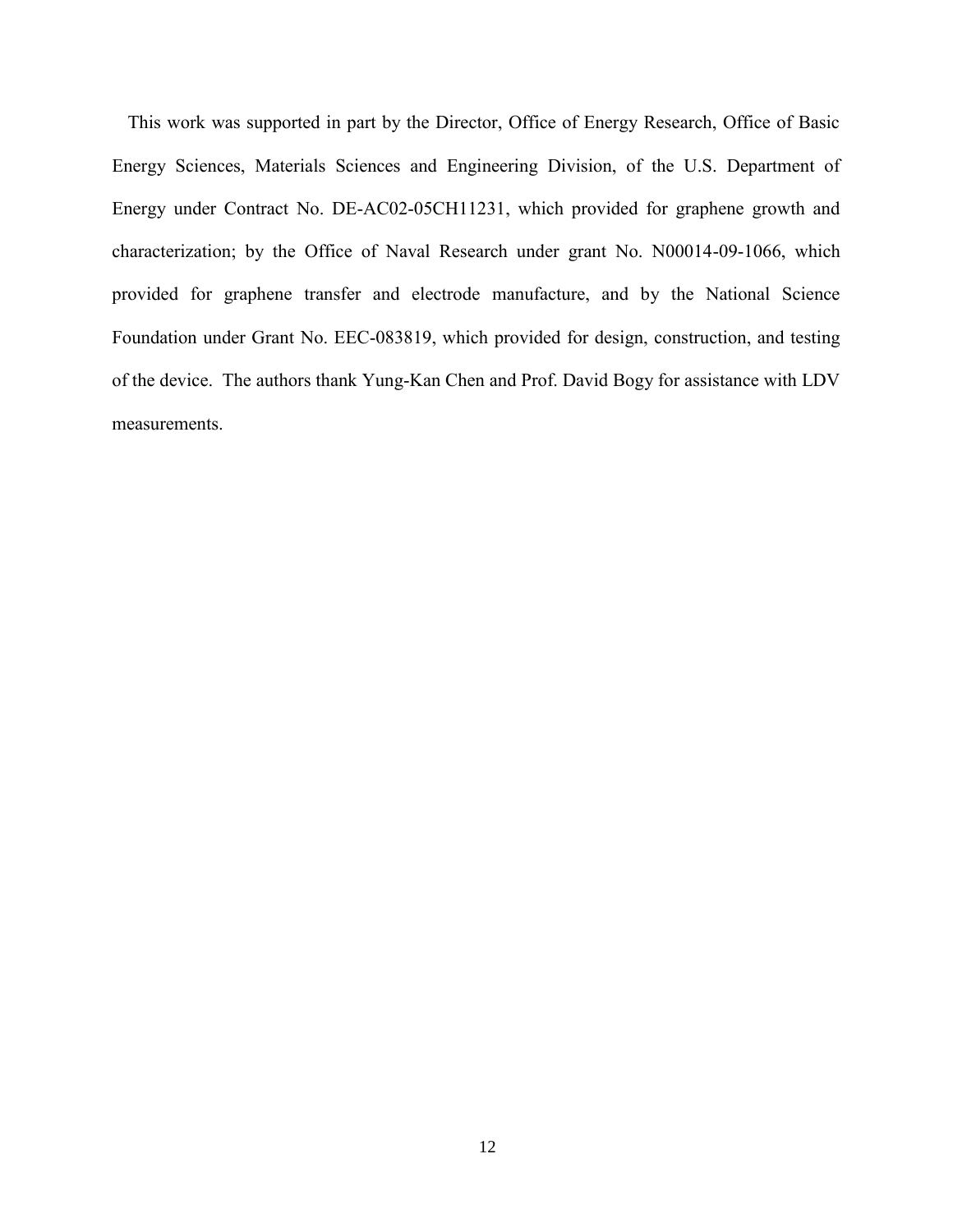APPENDIX: Modeling a loudspeaker using harmonic oscillator.

To examine why the ideal diaphragm for speakers should have small mass and spring constant, we model the diaphragm as a  $2<sup>nd</sup>$  order spring-damping-mass system, where the mass comes from the diaphragm (as well as the actuating element if it is vibrating together with the diaphragm, which is often true for most speakers where the force-generating coil is directly attached to the diaphragm), the damping force comes from the air, and the spring represents the restoring force that brings the diaphragm to the balanced position.

The equation that describes the movement of the diaphragm is given by

$$
m\ddot{x} + \zeta \dot{x} + kx = F \tag{S1}
$$

where *m* is the mass,  $\zeta$  is the damping coefficient, *k* is the spring constant, and *F* is the driving force applied on the diaphragm. When driving by a sinuous signal at frequency  $\omega$ , the vibration amplitude is

$$
|\dot{x}| = \frac{|F|}{|\zeta - i\omega^{-1}k + i\omega m|}
$$
 (S2)

Here the vibration amplitude is represented in terms of velocity rather than displacement, because SPL is directly determined by the velocity amplitude of air:

$$
SPL = c\rho |\dot{x}| \tag{S3}
$$

where *c* is the sound velocity and  $\rho$  is the mass density of air. From Eq. (S2), we find that large *k* results in poor low frequency response (the  $\omega^{-1}$  term in denominator), while large m results in poor high frequency response (the *ω* term in denominator). As a result, to maintain constant SPL across the whole frequency region, the spring constant *k* and the mass of the diaphragm *m* should both be significantly smaller than the air damping coefficient  $\zeta$  (strictly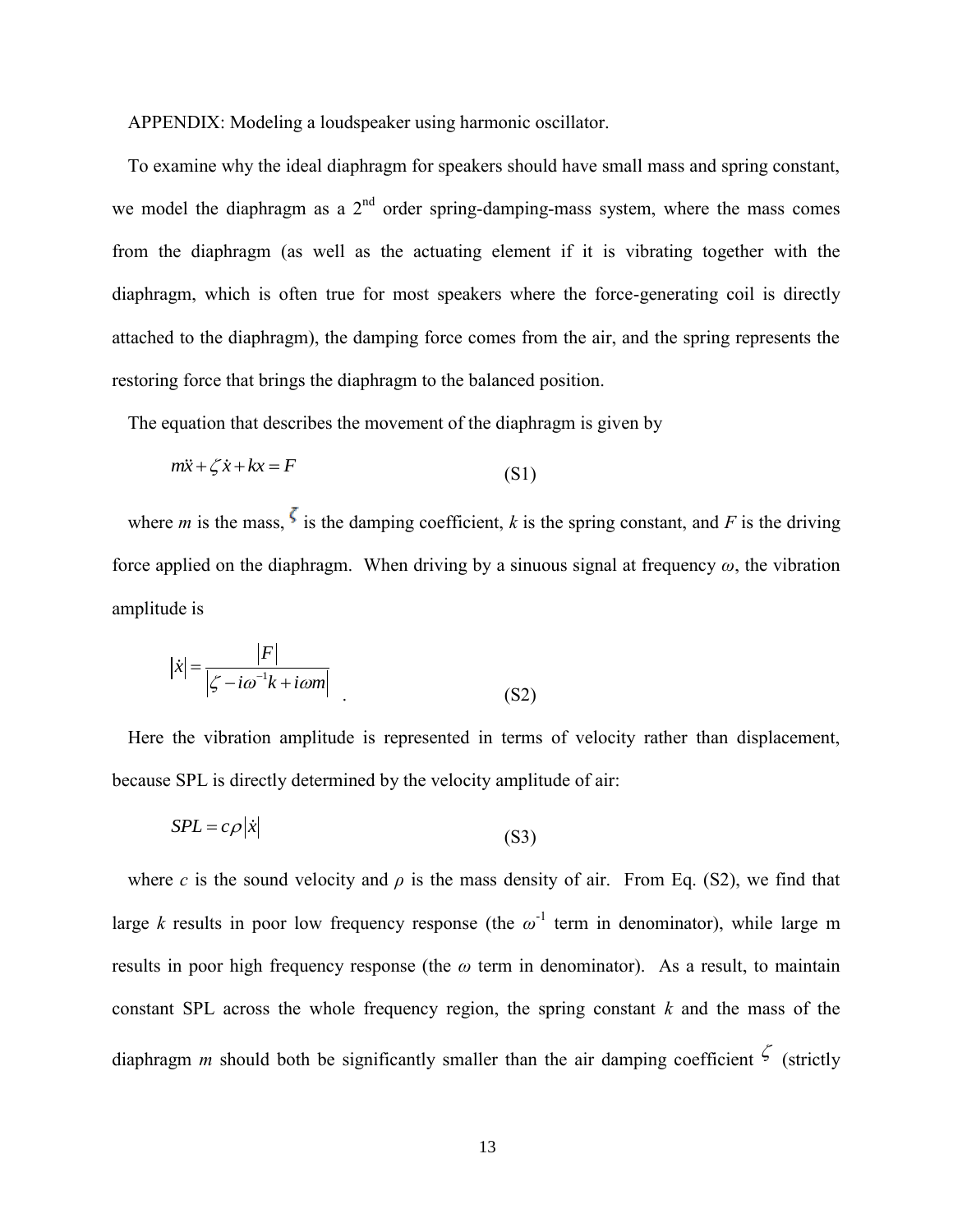speaking, the criteria should be  $\omega_{max}^{-1} k \ll \zeta$ ,  $\omega_{min} m \ll \zeta$ , where  $\omega_{max}$  and  $\omega_{min}$  represent the upper and lower bound of the interested frequency region).